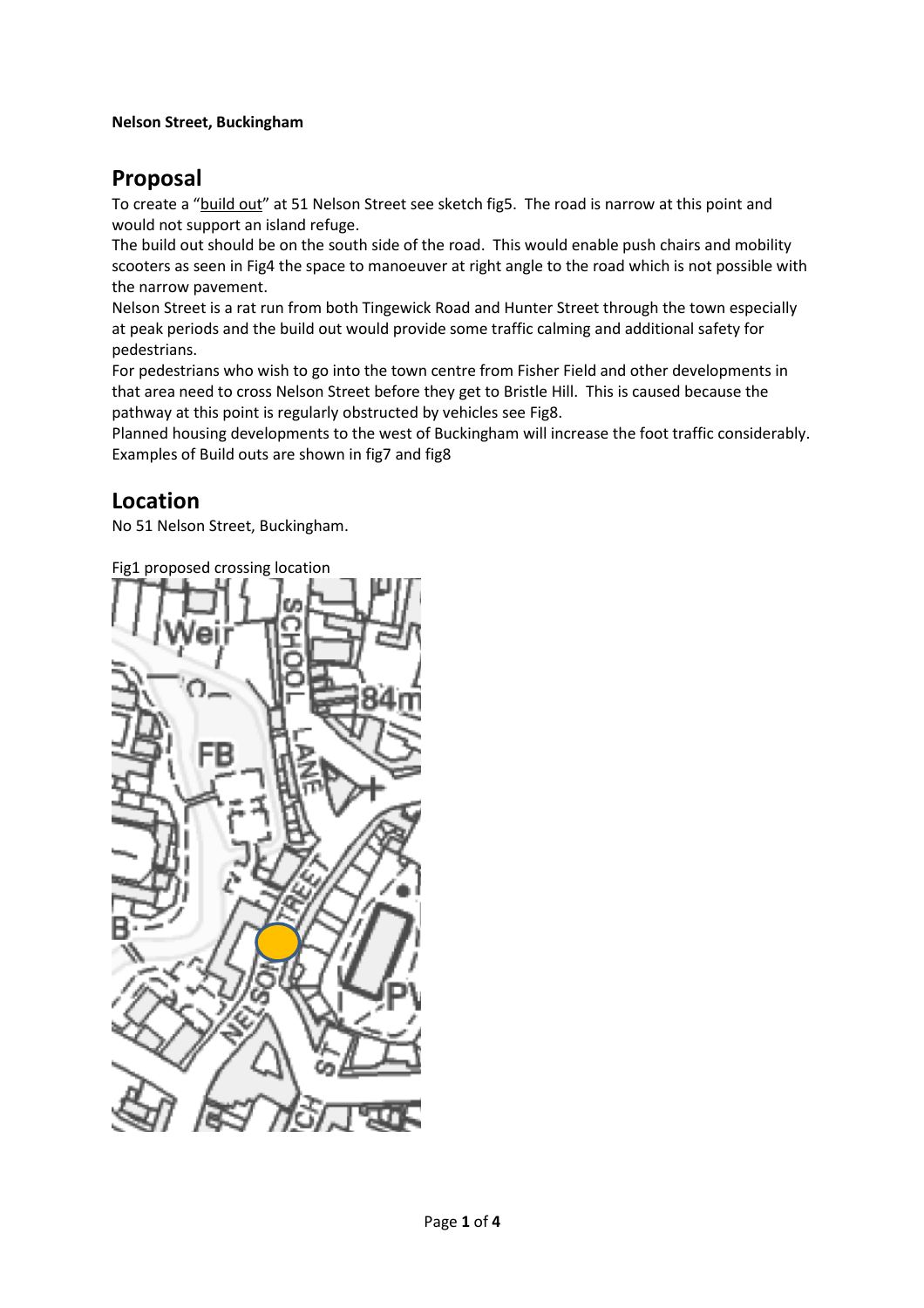Fig2 street view towards the town centre



### Fig3 street view out of the town centre



Fig4 proposed build out location demonstrating the narrow pavement

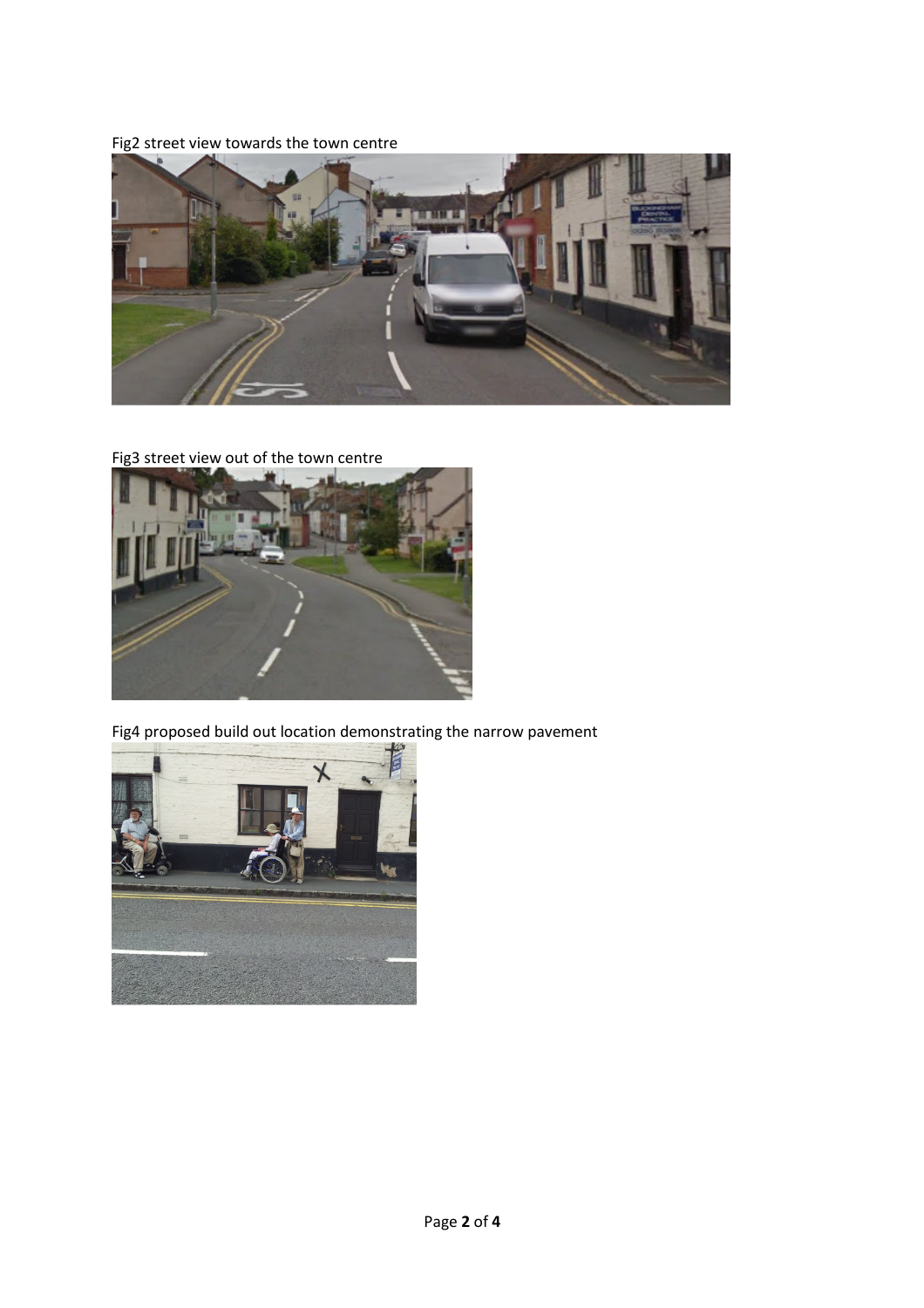# **Type**

Proposed type of crossing -Build Out / Road Width Restriction.

### Road Width Restrictions/Build Outs

Localised widening or construction of footway can narrow the road and slow traffic. They reduce crossing distance and improve visibility for pedestrians crossing the road. Roads can be narrowed to such an extent that only single file traffic is allowed. They can also be used to provide sheltered parking. Suitable for use in urban or rural locations, as initial slowing features and as part of gateway features. Single lane build outs are not suitable for roads with high traffic flows

### Fig5 general sketch of the type and location proposed



## **Examples**

Fig6